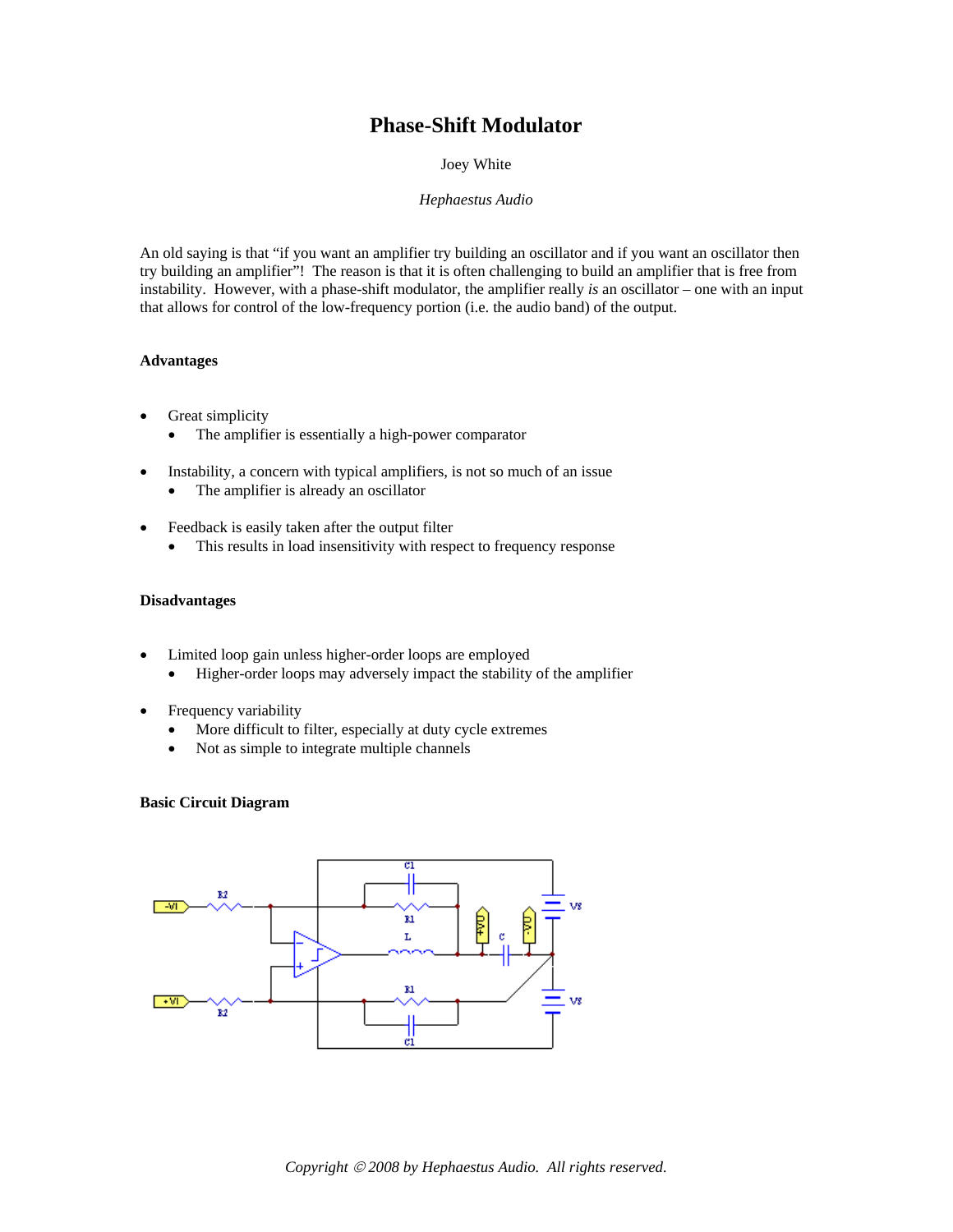# **List of Variables**

| D                | Duty cycle, a value from 0 to 1          |
|------------------|------------------------------------------|
| $V_{\rm s}$      | Supply voltage of split $\pm V_s$ supply |
| $\mathcal{C}$    | Output filter capacitance                |
| L                | Output filter inductance                 |
| R                | Load connected after filter              |
| $\omega_n$       | Natural frequency of output filter       |
| $\omega_{\rm s}$ | Switching frequency of amplifier         |
| $\omega_{0}$     | Switching frequency at idle              |
| $\tau$           | Amplifier propagation delay              |

Other variables are as shown in the basic circuit diagram.

# **Open-Loop Gain**

The determination of open-loop gain for this class-D amplifier differs from a typical linear amplifier in that the *slope* at the zero crossing of the residual carrier is used, rather than the actual gain in the forward path (remember, the forward path in a class-D is simply a comparator).

A given error at the output results in a shift of the residual carrier. This in turn results in a duty cycle change that tends to counteract the error based on the slope of the residual carrier at the zero crossing.

$$
v = L\frac{di}{dt}
$$
  $i = C\frac{dv}{dt}$ 

$$
\left. \frac{dv}{dt} \right|_{\text{max}} = \frac{i_{\text{max}}}{C} \qquad i_{\text{max}} = \frac{D(1-D)V_s}{f_s L}
$$

$$
\frac{dv}{dt}\bigg|_{\text{max}} = \frac{2\pi D(1-D)V_s\omega_n^2}{\omega_s} \qquad \Delta v = \frac{2\pi D(1-D)V_s\omega_0^2}{\omega_s} \Delta t
$$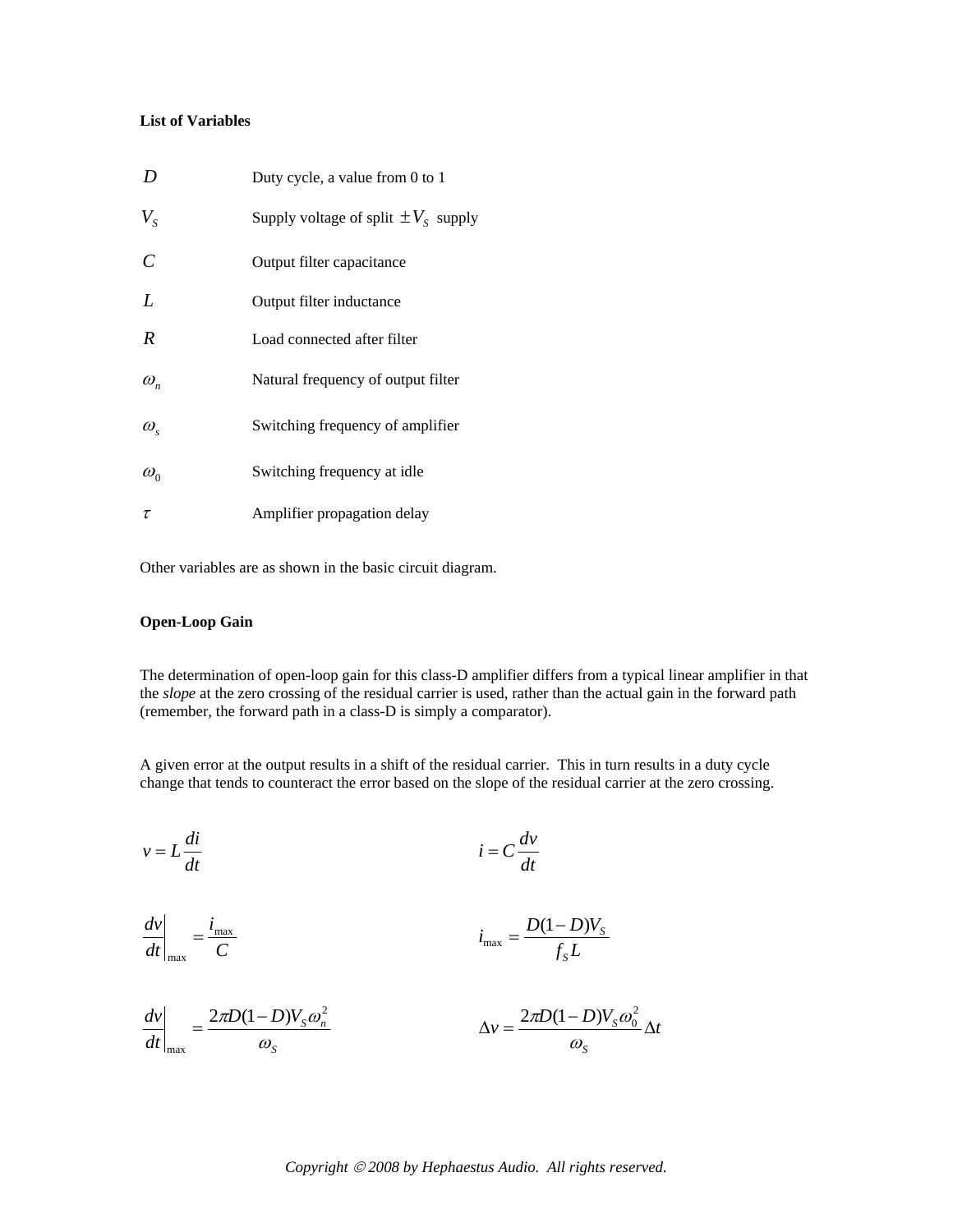The open loop gain  $A_{OL}$  is derived by taking the output voltage  $\Delta V_O$  that results from a given error voltage  $\Delta V_E$  and simply dividing the two expressions.

$$
A_{OL} = \frac{\Delta V_O}{\Delta V_E}
$$
\n
$$
\Delta V_O = (2D-1)V_S - (2D'-1)V_S
$$
\n
$$
\Delta V_O = 2(D-D')V_S
$$
\n
$$
D' = \frac{t_{on} - 2\Delta t}{t_{on} - 2\Delta t + t_{off} + 2\Delta t} = D - \frac{2}{T_S} \Delta t
$$
\n
$$
\Delta V_O = 2(D-D')V_S
$$
\n
$$
\Delta V_O = \frac{2\omega_S V_S}{\pi} \Delta t
$$
\n
$$
\Delta V_O = \frac{2\omega_S V_S}{\pi} \Delta t
$$
\n
$$
\Delta V_O = \frac{1}{\pi^2 D(1-D)} \left(\frac{\omega_S}{\omega_n}\right)^2 \Delta V_E
$$
\n
$$
\frac{\Delta V_O}{\Delta V_E} = \frac{1}{\pi^2 D(1-D)} \left(\frac{\omega_S}{\omega_n}\right)^2
$$
\n
$$
A_{OL} = \frac{1}{\pi^2 D(1-D)} \left(\frac{\omega_S}{\omega_n}\right)^2
$$

Setting D=0.5 (i.e. the amplifier at idle) yields the *small-signal open-loop gain*:

$$
A_{OL} = \frac{4}{\pi^2} \left(\frac{\omega_s}{\omega_n}\right)^2
$$

The switching frequency versus duty cycle has been determined empirically. It is the same as for a hysteresis modulator for 0.1<D<0.9 and very close for 0.05<D<0.95. The frequency tends to be higher than that of a hysteresis modulator at the duty cycle extremes, which is an advantage for filtering.

$$
\omega_{\rm s} = 4D(1-D)\omega_{\rm o}
$$

Substituting this into the open-loop gain expression above yields the *large-signal open-loop gain*:

$$
A_{OL} = \frac{16}{\pi^2} D(1 - D) \left(\frac{\omega_0}{\omega_n}\right)^2
$$